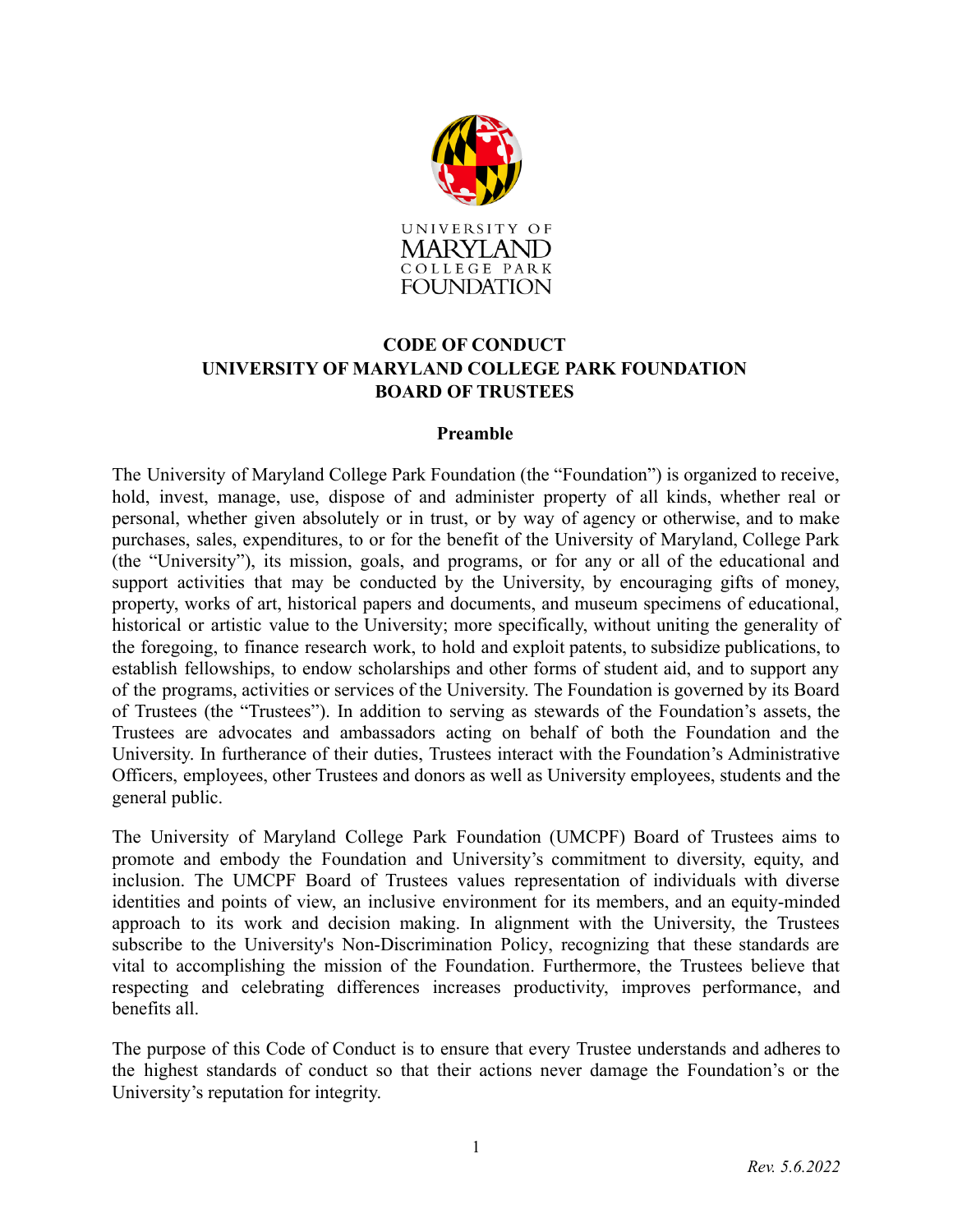This Code of Conduct does not attempt to address every situation that may be encountered and is not a substitute for an individual's responsibility for exercising good judgment and common sense but sets forth basic expectations concerning professional and personal behavior. If an individual is ever unsure about how to apply this Code of Conduct to a particular situation, that individual should ask the Foundation President, any Administrative Officer or the Chair of the Board of Trustees.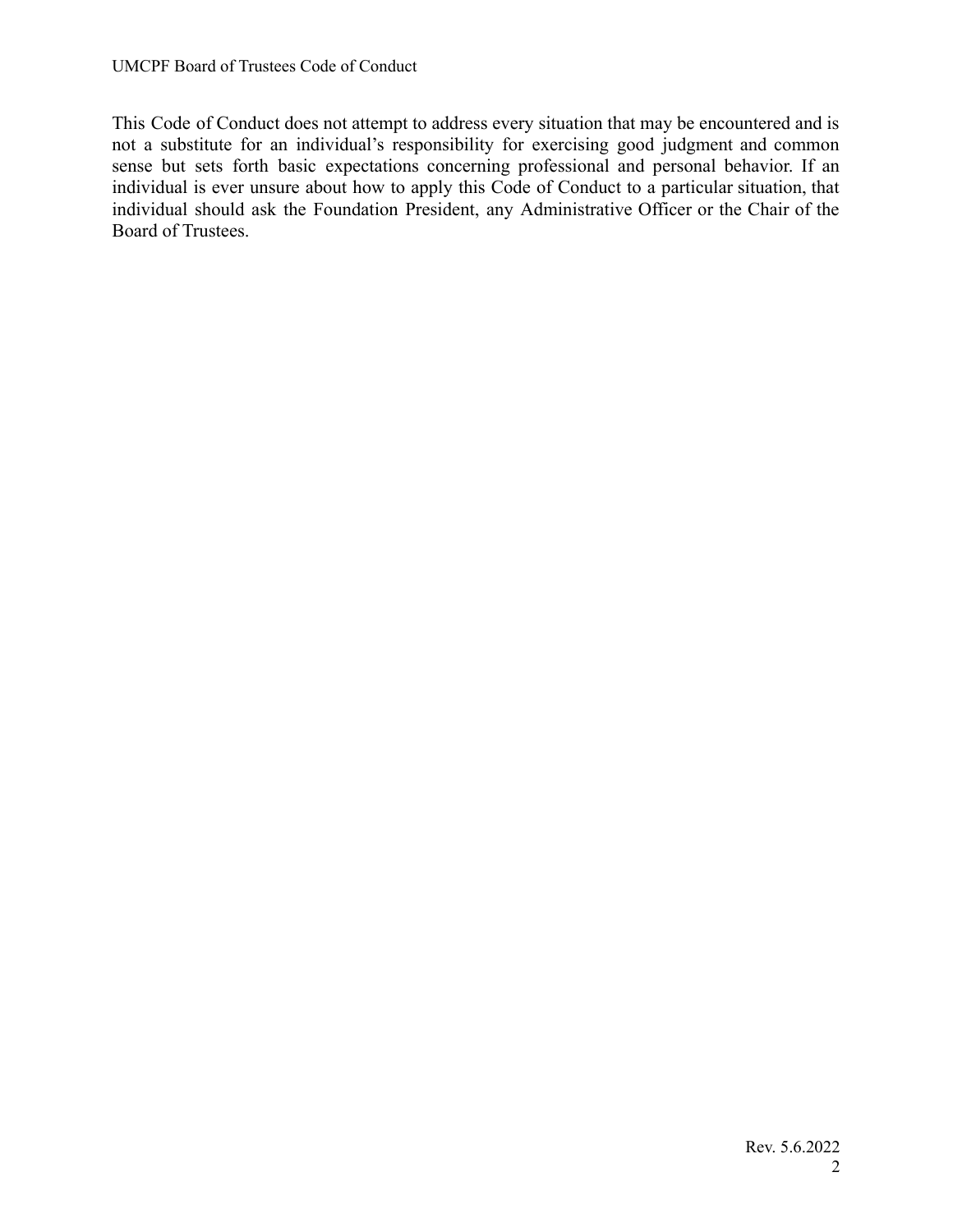# Article I

## Responsibilities

- Section 1. Appropriate Behavior. All Trustees are expected to:
	- 1.1 Refer to and abide by the Bylaws and Policies of the Foundation;
	- 1.2 Act honestly, fairly, ethically and with integrity in their actions on behalf of the Foundation and their interactions with the Foundation's Administrative Officers, employees, other Trustees and donors as well as University employees, students the general public as well as each other;
	- 1.3 Behave in a professional, respectful, and courteous manner, upholding civility in all interactions while serving on behalf of the Foundation;
	- 1.4 Promote the Foundation's and University's commitment to providing an inclusive environment free from harassment, intimidation, discrimination and coercion based on or related to race, sex, religion, national origin, age, disability, or any other classifications protected by law;
	- 1.5 Avoid accepting gifts from vendors;
	- 1.6 Report any concerns or complaints of violations of association policies to the Foundation Board Chair, or if the report involves the Foundation Board Chair, then to the Foundation President; and
	- 1.7 Promote compliance and ethical behavior by example.

Section 2. Violations. Any of the following behaviors may be deemed a violation of this Code of Conduct:

- 2.1 Failure to sign the Foundation's Conflict of Interest Disclosure Form for Trustees and Administrative Officers.
- 2.2 Disclosing any confidential or proprietary information, unless authorized by the Board Chair or the Board Chair's designee.
- 2.3 Willfully or repeatedly violating established Foundation policies, procedures and rules;
- 2.4 Knowingly or recklessly making false or misleading statements about the Foundation's Administrative Officers, employees or other Trustees as well as University employees or students;
- 2.5 Exhibiting conduct that is inconsistent with the goals, objectives and policies of the Foundation, including but not limited to, unlawful harassment or discrimination;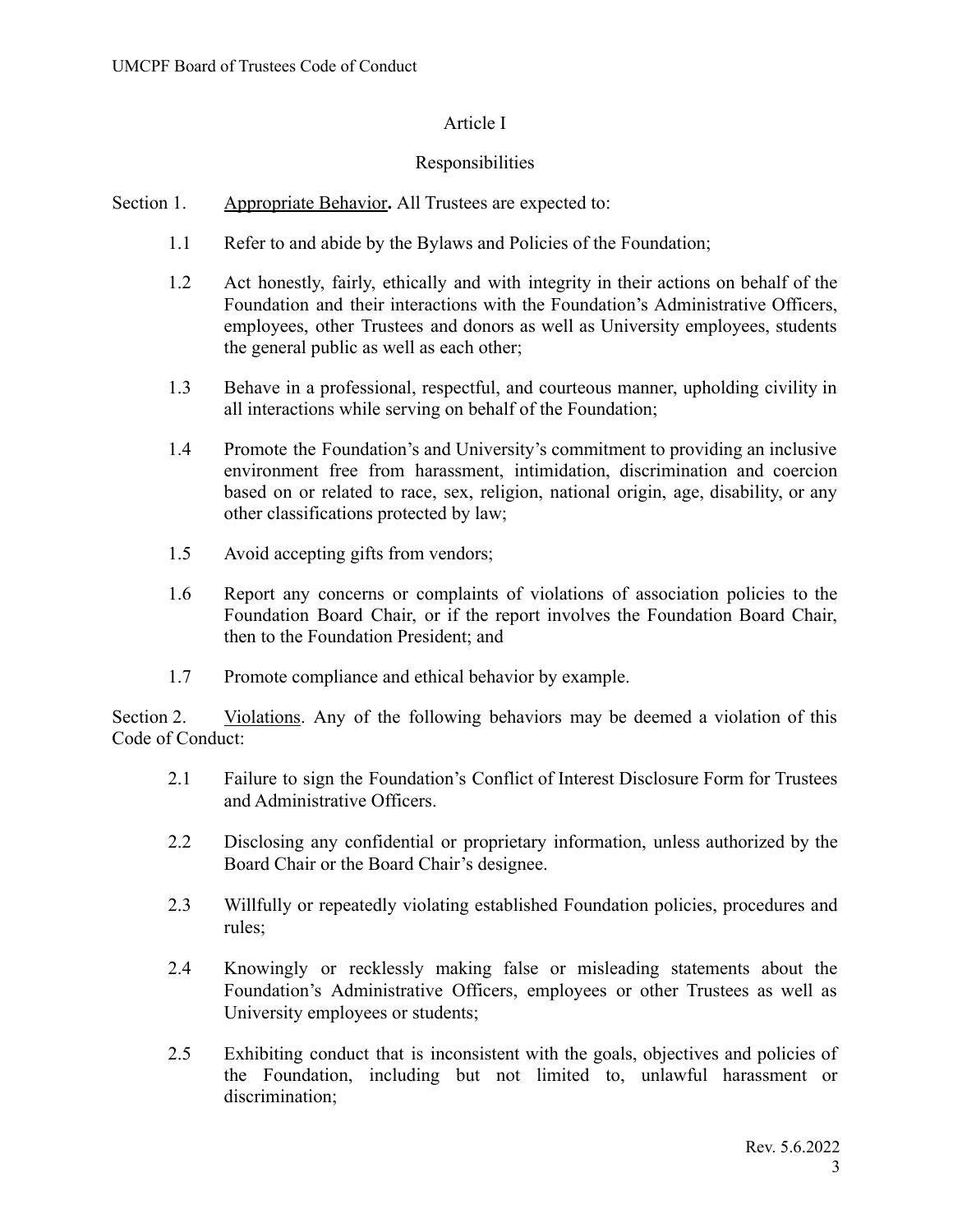- 2.6 Misusing the Trustee's position with the Foundation for a purpose that is or gives the appearance of being motivated by the desire for private gain or advantage;
- 2.7 Using, distributing, transferring, selling, purchasing, attempting to sell or purchase, transporting, or possessing illegal drugs, weapons, explosives, or other dangerous or unauthorized materials during Foundation or University events or working hours, on the University's premises, or while acting or communicating on behalf of the Foundation or University;
- 2.8 Damaging, destroying, or wasting property of the Foundation or University or that of another participant in any Foundation or University program or event;
- 2.9 Engaging in theft, corruption, bribery, blackmail, extortion, fraud, embezzlement, espionage, criminal conduct or dishonesty of any kind;
- 2.10 Threatening or engaging in actual physical violence; or
- 2.11 Being the subject of material media coverage for allegations of offenses involving moral turpitude.

Section 3. Substance Use. When consuming controlled substances at Foundation and University events, all Trustees shall behave in a professional, respectful and courteous manner that does not reflect adversely on their status as a Trustee. The use or possession of behavior modifying substances by individuals under the legal age or providing behavior modifying substances to underage individuals is prohibited.

Section 4. Public Communications. If any Trustee participates in print, television, radio, or social media for personal purposes, each such individual shall carefully differentiate between personal opinions and statements made on behalf of the Foundation or the University. Trustees shall not make statements on behalf of the Foundation or the University without prior authorization. All Trustees shall use good judgment about what to post and what not to post, with the understanding that even their personal statements may be widely accessible to the public and may reflect on the Foundation and the University. They shall not make any statements about the Foundation, its Trustees, Administrative Officers, employees or volunteers, or any Foundation activity that are misleading or false. All Trustees are asked to bring Foundation-related complaints or issues to the attention of the Foundation President, any Administrative Officer or the Chair of the Board of Trustees before publishing such complaint or issue to a public platform.

Section 5. Confidential Information. The Foundation considers the records that it maintains on alumni, donors, parents, students and friends of the University to be highly confidential. Certain information maintained by the Foundation may also be subject to the Family Educational Rights and Privacy Act (FERPA) or other protections. Donor information (e.g. contact information) and philanthropic information (e.g. giving information) should not be used for personal, commercial, or political purposes. Financial information, such as the Foundation's budget, financial statements, corporate sponsorship revenues and royalty agreements are also